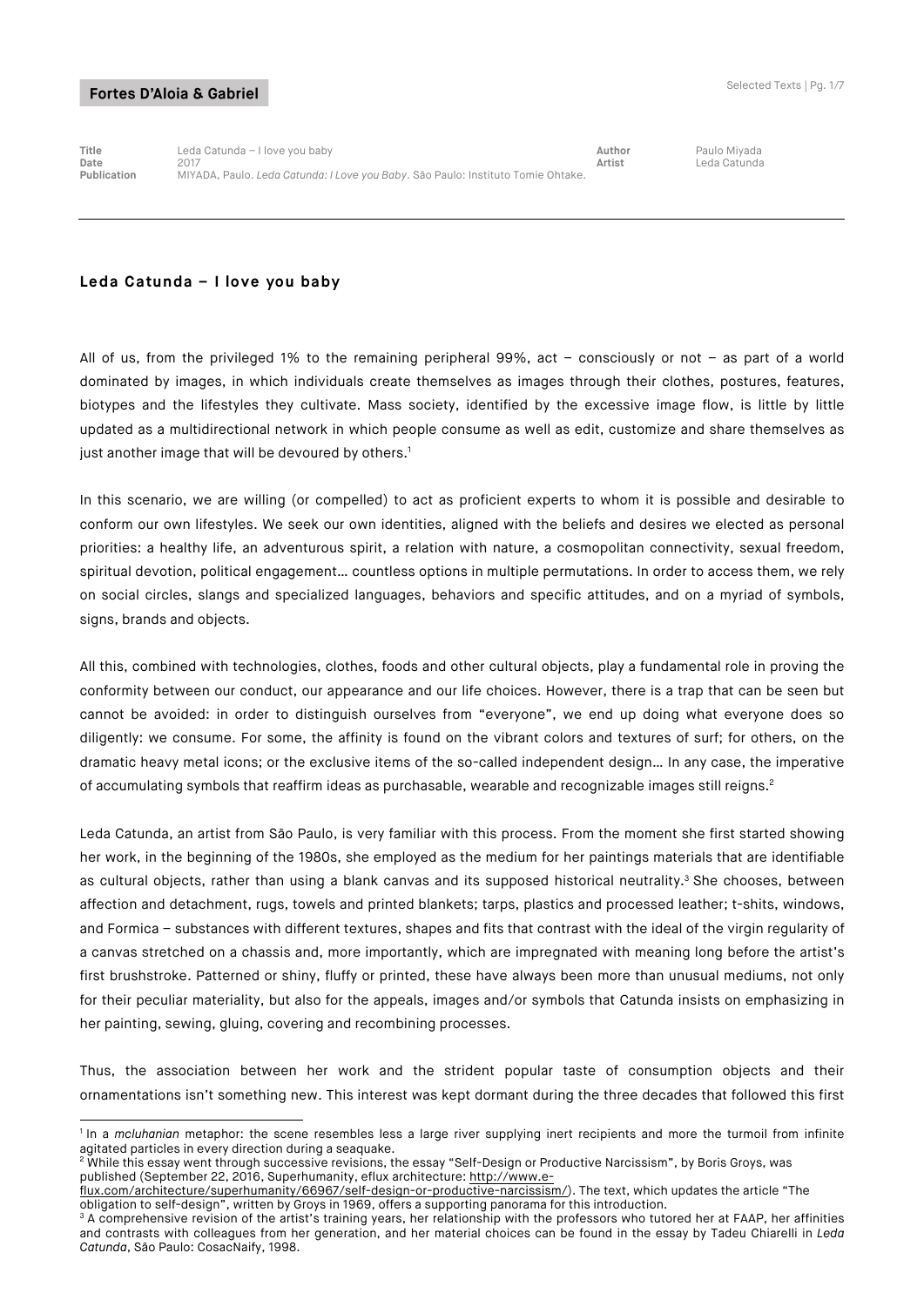**Title** Leda Catunda – I love you baby **Author** Paulo Miyada **Date** 2017 **Artist** Leda Catunda **Publication** MIYADA, Paulo. *Leda Catunda: I Love you Baby*. São Paulo: Instituto Tomie Ohtake.

manifestation, and it was reworked in the face of the artist's pictorial research and the gradual transformations of the notions of taste, fashion, popular, consumption and ornament. Recently, this compromise led her work into a potent resonance with the world inhabited by "image-people" who are hysterically devoted to "crushing the look", "taking mirror selfies", and, of course, "posting on Facebook".4

Leda dedicates herself to collecting fabrics, prints, illustrations, and objects from various lifestyles (rockers, surfers, skaters, bikers, fans, teenagers, romantic couples etc.). In her studio, she accumulates constellations of figurations, symbols, emblems, labels and chromatic palettes that represent the desire to belong and the affirmation of one's personality through consumption. She blends these materials with many other fabrics, patterns and textures from the post-Fordism industry (often *made in China*) and the vertiginous production and consumption cycle of the global commodity circulation network. She then edits these images into works that sway between collage, patchwork, image clouds, drawing and painting.

As she processes the vast current material culture, Leda Catunda frequently reiterates the stylistic inclinations from each lifestyle (or each market niche) she touches, while condensing their clichés and allures. At times, when she levels icons from different origins as interchangeable particles from the same substance that flows among her works – like in a system of communicating vessels – she emphasizes the equivalence, redundancy or continuity one can perceive between symbolically distinct universes, yet so similar in their appeal. In all these cases, her works from the past six yeas has worked as a seismograph – or a fly-trap – of the image whirlwind that demands so much energy, dedication and investment from individuals and contemporary society.<sup>5</sup>

Works such as *Lobo* [*Wolf*] (2014) and *My Way* (2016) are particularly paradigmatic of this process, inasmuch as they link very peculiar image universes that are possibly aggressive to middle-class' average taste and definitely strange to the prevailing aesthetical regime of the contemporary art milieu; however, which are absolutely familiar and affective for those who share the intercommunicating universes of heavy metal, motorcycles and rock. From band names to jacket and t-shirt patterns that show off skulls, wolves and tigers, the first image creates a beam of symbolical and commanding signs, which resist to customary collage procedures. In order to overcome the visual hostility of the icons she brings closer together, Leda Catunda's works appeal to equally glaring and unusual patterns, inks and traces (painted or sewn), favoring the balance of the inside out and the backwards, in detriment of any attenuation hypothesis. The resulting atmosphere has a somewhat byzantine golden aspect, while fabric-lined friezes define the pieces' borders, evoking beach mats or patchwork quilts. 6

Facing these works, the panel that welcomes the visitor into the exhibition concentrates dozens of medium and small-sized pieces as a sample of the repertoire from Leda Catunda's recent production, in all its diversity, vibration and dynamism. Piled up in large amounts, the works express a centrifugal nature, as the expression of the imagery

<sup>-</sup><sup>4</sup> As summarized by the famous funk song "*Ela é top*" (She is top), by Mc Bola (2012).

<sup>5</sup> Keeping the art history genres in sight, it is possible to think about portraitures, if we recover the imagery of bourgeois portraits made by artists like Hans Holbein and the importance of objects in defining individuals. Alternatively, it is possible to think of landscapes, leading to the identification between men, culture and territory, and narcissistic hysterical exorbitance.

<sup>&</sup>lt;sup>6</sup> The reiterated association with the patchwork quilt carries a hidden term: craftsmanship. Maybe the most recurrent and founding aspect of Leda Catunda's work is craftsmanship (which, by the way, precedes and surpasses issues relating to taste, consumption and life in images). The artist shamelessly relies on handicraft's repertoire, not worrying with establishing a critical, ambivalent or ironic relation to it, but simply accepting its resources as full plastic possibilities. Evidently, thus, she provokes intense reactions in public, especially among the contemporary art specialists, often so distant from current vernacular practices.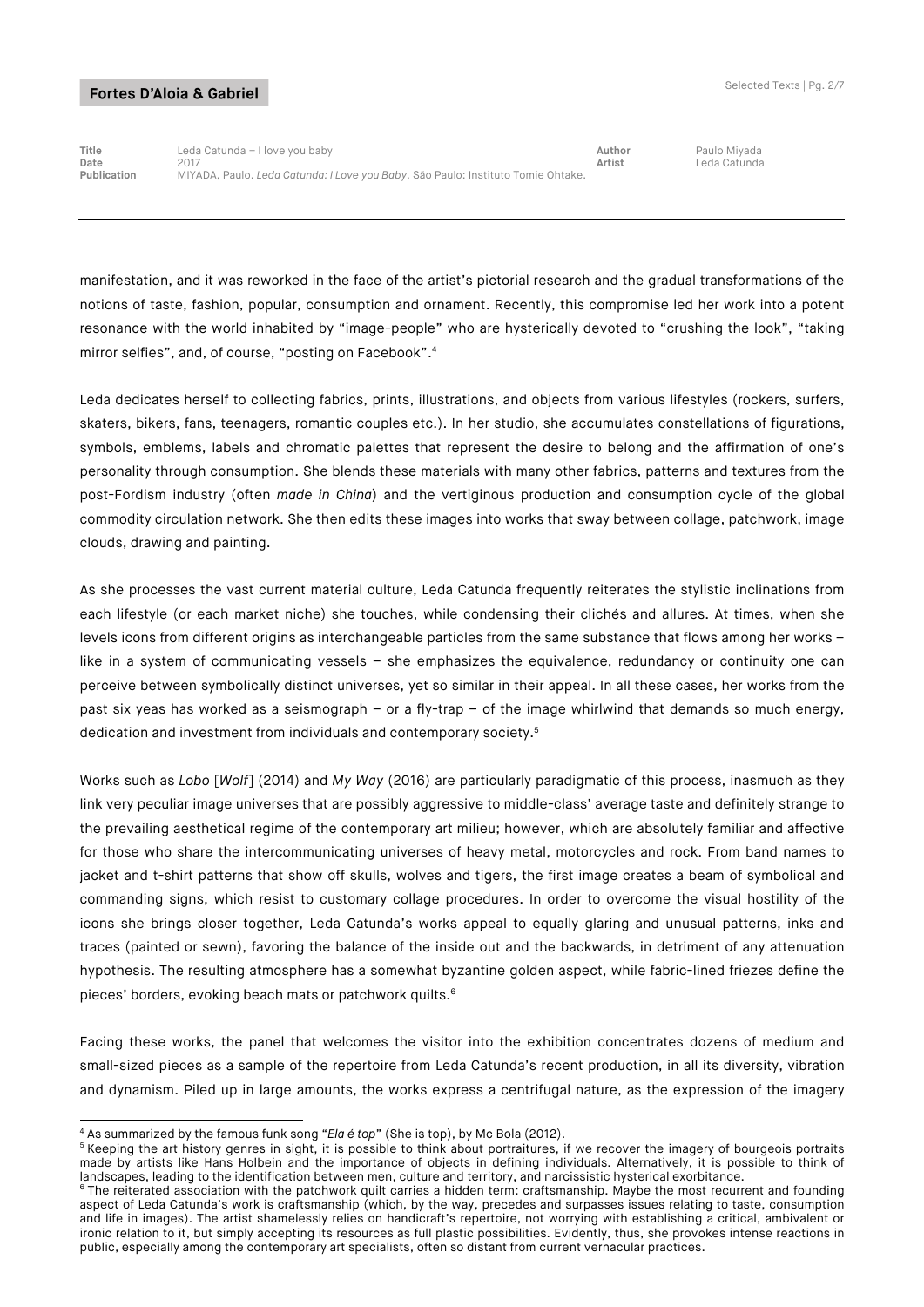-

**Title** Leda Catunda – I love you baby **Author** Paulo Miyada **Date** 2017 **Artist** Leda Catunda **Publication** MIYADA, Paulo. *Leda Catunda: I Love you Baby*. São Paulo: Instituto Tomie Ohtake.

turmoil itself. In the eye of the hurricane, as one can imagine, there is no hierarchy or apparent order, and everything tends to an equivalency in the cacophony of meanings and differences.

Yet, it would be narrow to only identify the artist's work with the possibility of capturing the image voracity of her time. Leda Catunda does more than diagnosing and mirroring this present scopic drive.\* As seen in the medium and largescale works in the exhibition, there is a clear effort to dominate the dispersive turmoil effect that was described above. Each piece attracts our gaze like a cohesive and unified body, a recognizable composition of colors, images and outlines: one shape. Against the entropic tendency of missing the images' particularities, Leda Catunda creates works of great pictorial intensity that slow down our sight and our interpretation in order to regain the plastic specificities as well as the dormant senses from each collected fragment.

*Ana e André* [*Ana and André*] (2016), for example, begins with a completely vulgarized image quality, the native record of a couple's road trip referred to by "America", the United States. Breathtaking mountain landscapes, the sea, horizon lines, the raised flag, all the scenes that can be saved as universally shareable memories of a recognizable experience are present in self-explanatory frames, without a distinctive photographic aspect. <sup>7</sup> Printed on voile fabric, they become even more washed and impersonal, although they still maintain their unequivocal legibility as symbols of the trip. Leda Catunda chooses several of these scenes, with no hierarchy, assembling them like in a digital image archive. Then, a delicate balance happens between the installation that emphasizes the generic nature of the painting and the drawing that gives the whole ensemble a unique, seductive and – why not? – beautiful aspect. A circle of graphic eye-catching colors and images, kitsch or camp, frames the main part of the body of works and defines a circular shape. Golden lines, once again, connect the images, sewing them like a fabric, while at the same time, defining a rhythmic structure in the interior of the picture. Other images are chosen to fluctuate around the circle, echoing its shape in a loose arrangement of pieces that are also framed by graphic works in green, orange, red and gold. Everything is spread out, but nothing exceeds in a composition that clearly establishes a coherent and structures visual field.

It is essential to remember that, as much as she uses assemblage, collage and even patchwork procedures, Leda Catunda operates inside painting traditions and inherits from them the notion of a picture as a consistent and centripetal unit. In the irregular formats, eccentric even, her painting can be identified as a structured and selfsufficient body in its narrative and visual elements. The picture, in the strict notion of the frames, is remodeled and subverted with great freedom, but the pictorial body is sustained as a unit that concentrates the artist's and the spectators' attention.

One of the consequences of this condition is that the experience in front of the works doesn't surrender to the hyperexcitation of the senses: the eyes, seduced by each piece, don't glide indifferently to the images' surfaces anymore. Likewise, each piece demands its own judgment, emphasizes conflict or harmony, beauty or shock, humor or drama, often in contradiction with what could be expected if it depended only on the images appropriated by the artist.

<sup>\*</sup> From the French *pulsion scopique*, a psychoanalysis term noted on Freud and developed by Lacan. (T.N.)

 $<sup>7</sup>$  Even though it doesn't constitute an explicit aspect of Leda Catunda's recent works, it worth noticing the way the artist accesses</sup> the materials she uses. Other than buying fabrics and all kinds of materials in various shops, Catunda establishes specific relationships with people with whom she makes exchanges. So, the materials relating to surf are usually exchanged with surfers, while the authors offer their own personal archive photos. This is important because these relationships and exchanges create more complex (and more affective) contacts between the artist and the image universes with which she relates to.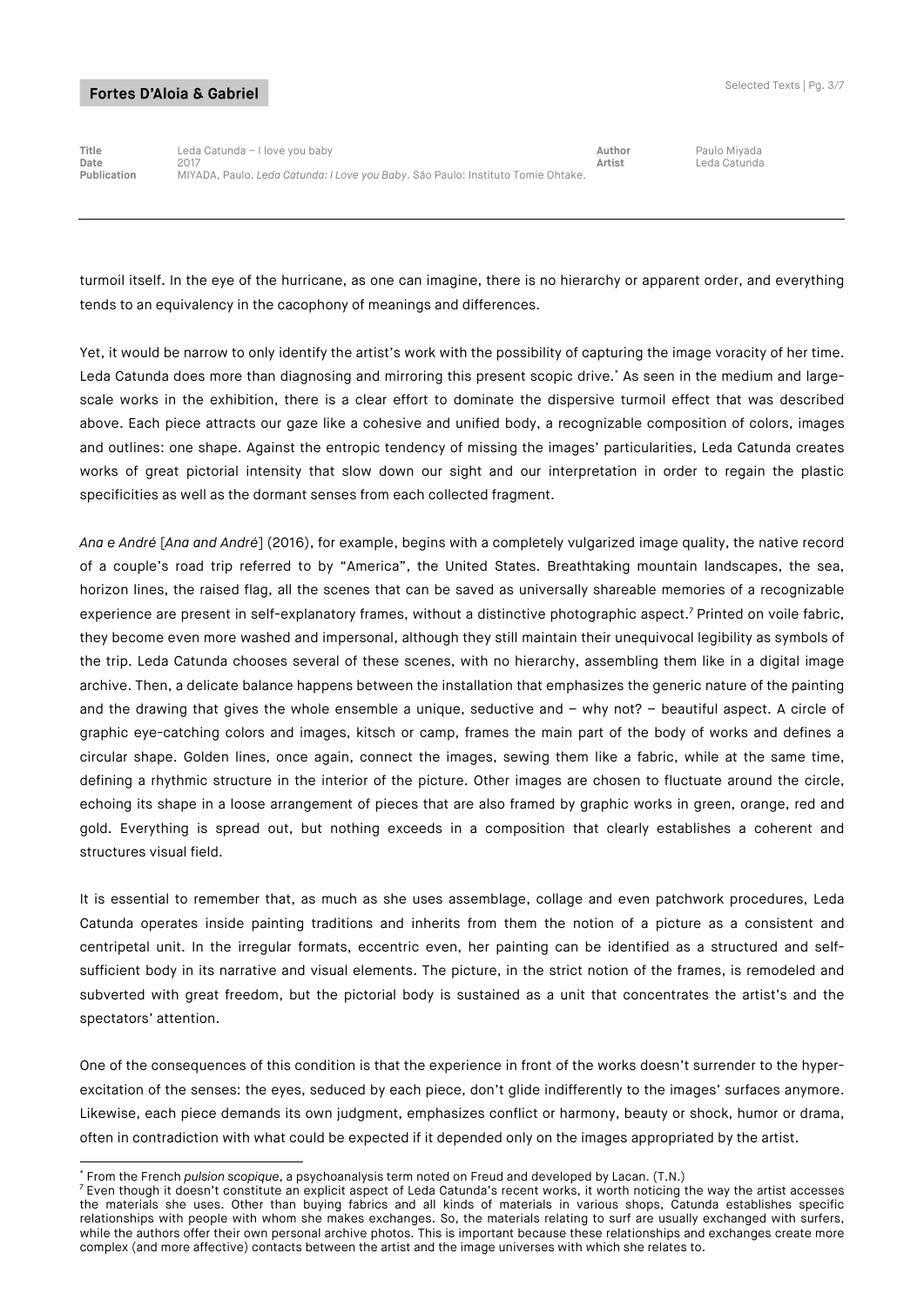-

**Title** Leda Catunda – I love you baby **Author** Paulo Miyada **Date** 2017 **Artist** Leda Catunda **Publication** MIYADA, Paulo. *Leda Catunda: I Love you Baby*. São Paulo: Instituto Tomie Ohtake.

*Saleti* (2013), *Morumbi* (2014) and *Crowd* (2016) – a large-scale triad in the end of the main exhibition room – deserve mentioning. They are three distinct possibilities of drawing an organic grid that can be a self-sufficient image, as well as the structure for an improbable constellation of appropriated icons and colors. Facing this work, one has to consider the importance of drawing for Leda Catunda's pictorial operations. In the mid 1990's, the organic drawing she practiced on various mediums gained prominence in her work, bringing cuts shaped as drops, circles, tongues, wings and other outlines that defined the structure of her works. With these cuts and the shapes that entailed the name of each piece, the artist strengthened the object-aspect of her paintings, their weight, density and own quality. She also partially displaced the attention on the picture's superficial images to the work itself (with its colors, materials and shapes) as an image or meta-image.<sup>8</sup>

It is not by chance that the emphasis on the outlines and the predominance of printed themes are two characteristics that have played a dialectical game in Leda Catunda's production since that time: alternating polarities in the configuration of each painting. What can be highlighted in the creations from the past three years is the unprecedented synthesis that concentrates a wide range of images with the complex and assertive use of drawing as a pictorial structure.

This is the same as saying that Leda Catunda's shapes have never been so elaborate and present (in this exhibition, other than staring in a series of prints and many of the presented watercolors, they were transposed for some of the walls in the exhibition room as ubiquitous patterns), and, at the same time, the presented world images have never been so striking, so banal and so anxious for attention.

We have a mirror of the image world, as we live and produce it, but we also have its reverse: the possibility of the selfsufficient shape and of prolonged contemplation. A serene reflection of a hysterical world. Consumption scenes that resist immediate consumption demand reflections: how can these arrangements of disposable materials be so memorable? Is there any authenticity in the core of readymade icons? Why should we create new images? Why should we insist in looking carefully at what surrounds us? How can we live within images and not become one of them?

It is to be expected that the artist will be the last to hold definitive answers to these questions. She is sufficiently committed to observing the world to know that any distant reflexivity, protected by theoretical certainties, tends to be naïve or arrogant. Leda Catunda's work avoids presenting itself as a protected vision that evaluates and judges what surrounds it. She prefers to double down, accelerating even more the tendencies she encounters, letting them express their contradictions themselves, through absurdity or exaggeration. And always with affection, like someone who cannot but love what they eventually criticize.

Let's take the *Coisas para comprar* [*Things to buy*] (2016) collage, for example. When combining an endless amount of brands from labels, logos and cards from the most various products, the artist creates a homogeneous and a little perverse fabric, a simulation of a geometric abstraction exercise whose substance is made of, as the name states,

<sup>&</sup>lt;sup>8</sup> At the time, critical eyes like Lisette Lagnado and Paulo Herkenhoff (in: Chiarelli, 1998) were so bewildered with the organic morphology of this phase that they interpreted it as the overcoming of narrative, figurative and appropriation contents of her work. History ended up showing that this phase was a necessary transition for the reunion with the icons from consumerism society a few steps later.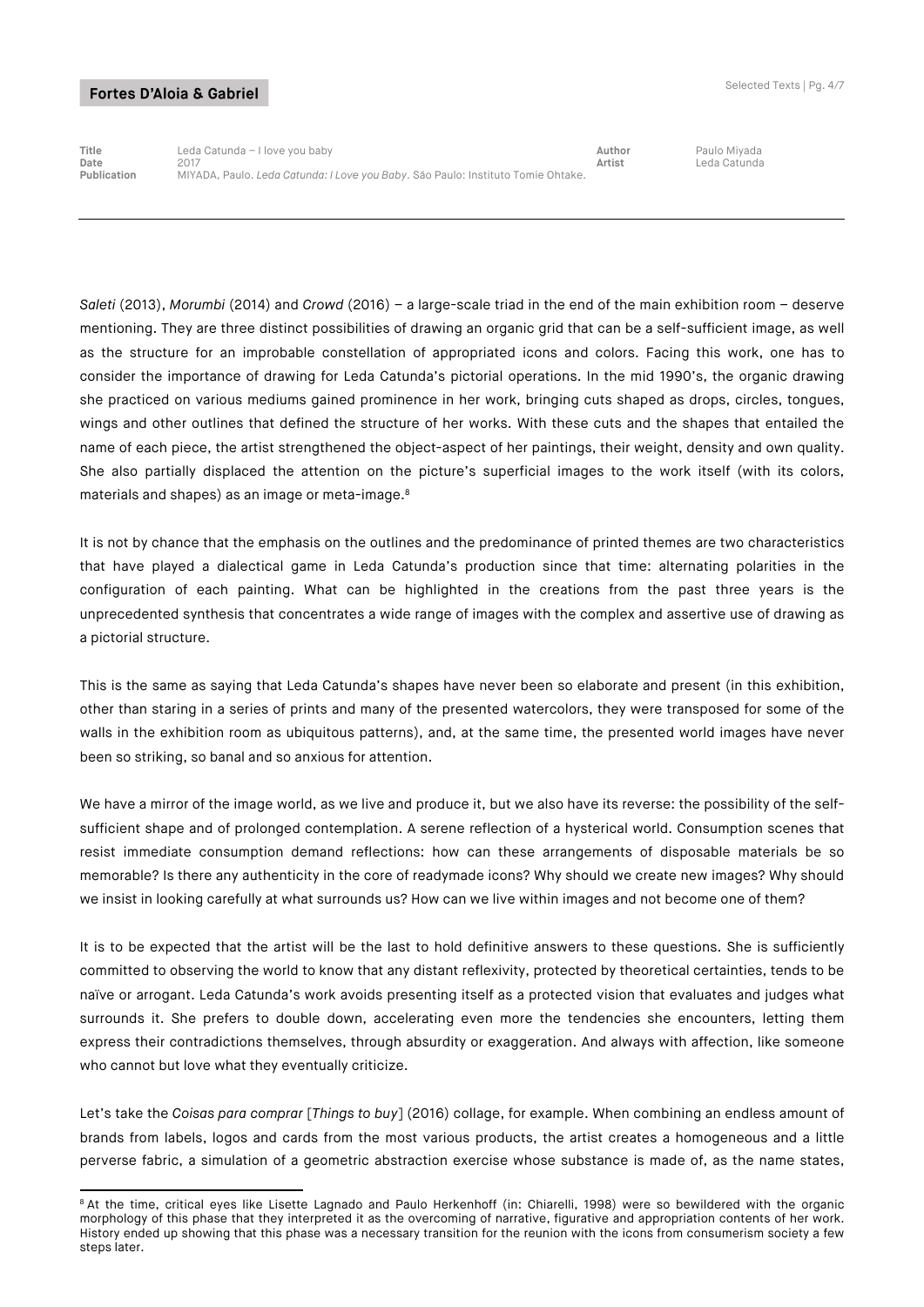**Title** Leda Catunda – I love you baby **Author** Paulo Miyada **Date** 2017 **Artist** Leda Catunda **Publication** MIYADA, Paulo. *Leda Catunda: I Love you Baby*. São Paulo: Instituto Tomie Ohtake.

things to buy. The resulting pattern is the reverse of her first works using textiles, the *Vedações* [*Gaskets*] (1983): a product had a pattern that the painting could partially cover and, that way, reach an intermediary place between pictorial gesture and consumption appeal; here, the brands themselves are gathered by the paintings in a print pattern, they don't need to amass other images. So, this image could well be presented as a tautology of consumption in the 21<sup>st</sup> century.

This work materializes a critical project that has been outlined since Leda Catunda chose the first patterns and "soft" objects as primary materials in the 1980s. En bloc, these materials outlined a specific taste universe that resided between the kitsch of middle-class directed merchandise and the artist's preferences, as she described in her doctoral thesis (2003). From that point forward, the expansion of her work's visual repertoire and the unstoppable eclecticism of merchandises and packaging led to a scenario that extrapolates taste as a subjective choice and defines taste as a kind of *medium* traversed by hordes of anesthetized consumers. As she states in her thesis:

In a universe saturated with objects and images, so to speak, for all tastes, these visual stimuli are absorbed by the peripheral vision; the person exposed to them doesn't have the chance to try and edit them, due to the amount and intensity with which they are released into the world. So, a placid coexistence is established, and it is hardly questioned, where the visual excess is tolerated, or even acclaimed and simply regarded as the result of the need to cover the world...<sup>9</sup>

If the blue knit from *Things to buy* can be compared to a chessboard grid, it can also be interpreted as a contemporary landscape, in which eclectic omnivorous 21<sup>st</sup> century design takes the place of flora, fauna, and topography. This analogy is supported when we see *Coisas para comprar II* [*Things to Buy II*] (2016), a work with a similar starting point in which the color blue makes way for the color pink in the grid, and reemerges in the center like a unexpected circular blue lake inhabited by the shapes the artist calls butterflies. If interpreted as a map, the result reminds us of *Carte de*  Tendre (affection map or charter) mapped in 17<sup>th</sup> century and published in the romance by Madeleine de Scudéry.<sup>10</sup> In this case, however, the contemporary sublimations of desire take the place of Romanesque love's hardships from yore, while the dreadful Lake of Indifference is replaced by something we could call Lake of Escapism.

Affection itself can't escape the vortex that wishes to replace all emotions for things to buy and pre-formatted images. *I love you baby*, *I love you baby II* and *I love you so much* (2016) deal with the consequences of this vertigo, inasmuch as they absorb the iconography of romantic, heterosexual, bourgeois love that still rules the symbolic desire territory. The lingua franca spoken by the media, by the advertising and the industry appeals with very little reservation to the combination of healthy and young bodies, sensual hugs, posed intimacy scenes and contexts that refer to a generic notion of comfort – in a propagation of clichés whose power is verified, in turn, in the huge number of lovers who seek to emulate this imagery with their own bodies, lives and attitudes.

In these cases, the images' artificiality is taken as an obstacle, but rather as a valuable resource, since it replaces concrete emotions for a sum of readymade archetypes. Aware, then, of the efficiency of such artificiality, Leda

<sup>-</sup><sup>9</sup> Leda Catunda, *Poética da maciez*: pinturas e objetos [*Soft poetic*: paintings and objects]. Doctoral Thesis in Arts – Escola de Comunicações e Artes (ECA), Universidade de São Paulo (USP). São Paulo, 2003. p. 17.

<sup>&</sup>lt;sup>10</sup> Guy Debord, an enthusiast of the possibility of mapping affections rather than supposedly neutral technical cartographies, was the one who more recently recalled this intriguing map.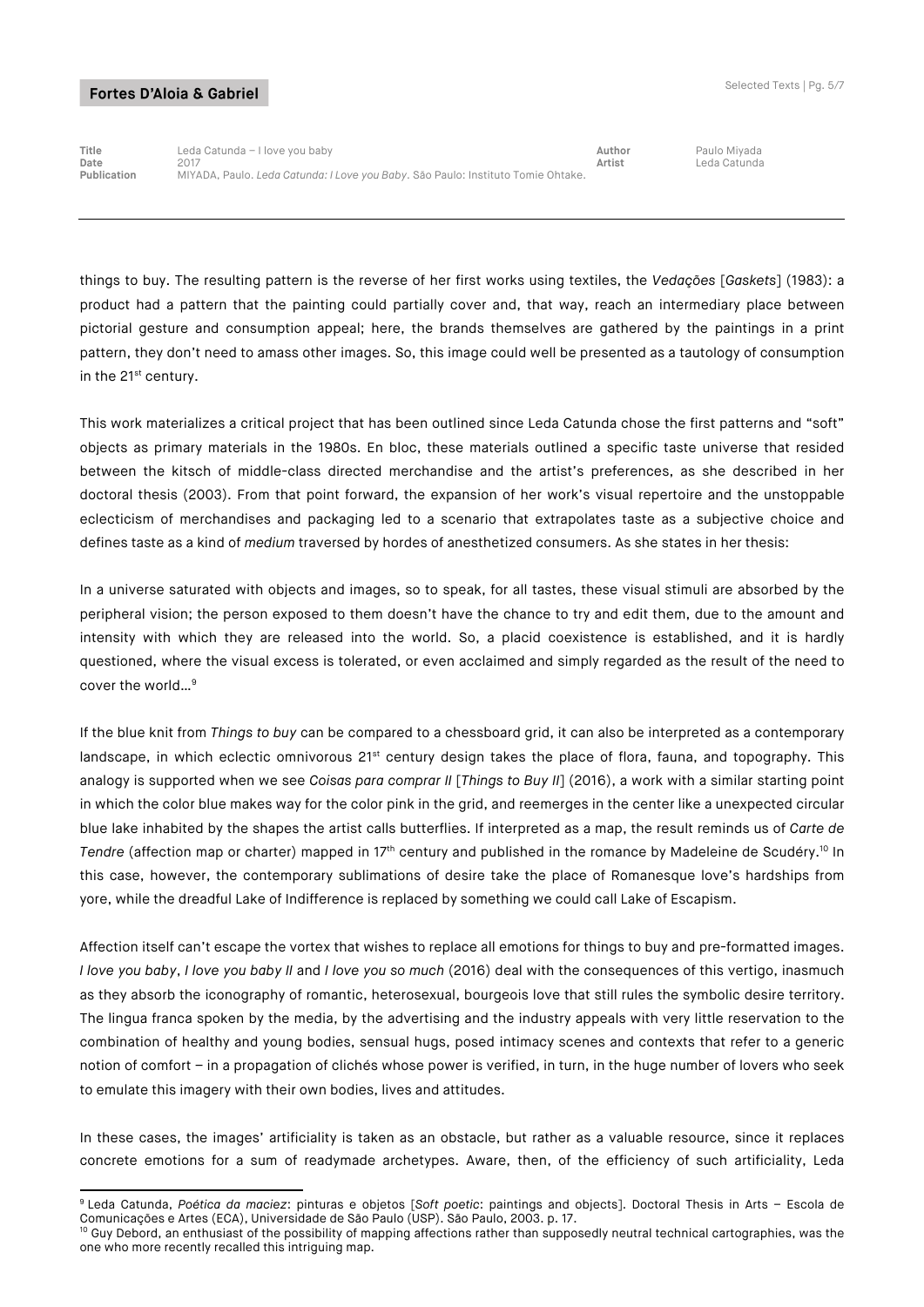-

**Title** Leda Catunda – I love you baby **Author** Paulo Miyada **Date** 2017 **Artist** Leda Catunda **Publication** MIYADA, Paulo. *Leda Catunda: I Love you Baby*. São Paulo: Instituto Tomie Ohtake.

Catunda collects the most vulgar of these scenes in free hand drawings that are later reproduced in works as the ones mentioned here. In *I love you baby*, one of these drawings seems kind of gigantic – an immense couple that could have come directly from a *blue jeans* ad. Around it, arabesques and shapes created by the artist react to the drawing, ornaments that surround the image of a decorative relationship.

This is an inside exit: instead of assigning depth to a cliché image, Leda Catunda emphasizes the picture's superficiality with ornamentation resources. The awkwardness of the ensemble confirms its excessive and decorative nature. Such qualities, by the way, shouldn't be interpreted as derogatory values, despite the modernist moral that conditions us to always despise them. The superficiality and gratuity of the graphic elements employed by the artist exempt her from "saving" the images she appropriated.

There is still an unavoidable piece missing to weight Leda Catunda's ethical and aesthetical position in her recent works. *Mar Linda* (2016), the last piece finalized for this exhibition, reiterates and displaces the qualities of the previously mentioned paintings. The main material, in this case, is the vast photographic collection created by the homonym young woman when she publicized (and enacted) her daily life on online social media.

Given the explicit performativity of Mar Linda's photographs, it would be idle and even mistaken to use them to draft conclusions about her "real" personality. Nonetheless, it is plausible to take them as examples for thinking about two current processes.11 The first is the installment of the image identification dynamics described in the beginning of this text: instead of seeking for an archetypical hyper-coherence of styles, many have chosen to further investigate the fastest and disposable logic of the *look* to experiment (and spread) countless self-images without necessarily wanting to coincide with any of them. The result is an eternal virtual masquerade ball that can be conceived and perceived as histrionic, as well as libertarian (in an unexpected update of liberation by the absurd by Albert Camus). The second process comes from the first one, particularly in the counter-use by a portion of the youth of the media demands on their appearance and sexuality: instead of refuting these requests, these young people answer twofold, exaggerating in the sensuality symbols and the image consumption of partially or totally enacted scenes.

This is important because Leda Catunda's treatment duplicates this attitude. She conforms an archipelago of printed photographs on voile that are reframed by round frames, rustically wrapped by silver-painted canvases. Here and thee, pictorial interventions give the ensemble a unit that resides on the color pink, *tutti frutti* flavor, with citric touches of fluorescent yellow. In some of the pieces there are no photos of Mar Linda, but colors and patterns. One of them is comprised only of the transparent voile, letting the wall behind it be seen. Another, the larger one, occupies the center of the circular structure with a classic three quarters *selfie*, with a steep chin, sensual eyes and mouth pointing to the observer.

None of these choices refutes the exaggerated attitude of the poses her work appropriates. On the contrary, everything reverberates the frisson of adorning oneself and the dispute for our attention. In fashion, the consultants

<sup>&</sup>lt;sup>11</sup> The relation between Mar Linda and Leda Catunda exemplifies how much the artist is interested in what goes on "right now", yet still maintaining aspects of her production since the 1980s. We can notice that, on the one hand, countless aspects of the society from three decades ago continue standing entirely, multiplied, and on the other hand, that new devices (like the internet) have created possibilities and limits that could not be predicted before. My bet is that, thanks to the maturity conquered in her trajectory and, at the same time, to the deep engagement with the current world, Leda Catunda's ongoing works will be one of the art history's places to which we will look in 20 or 30 years when we want to understand the state of the world in the first half of the 2010 decade.